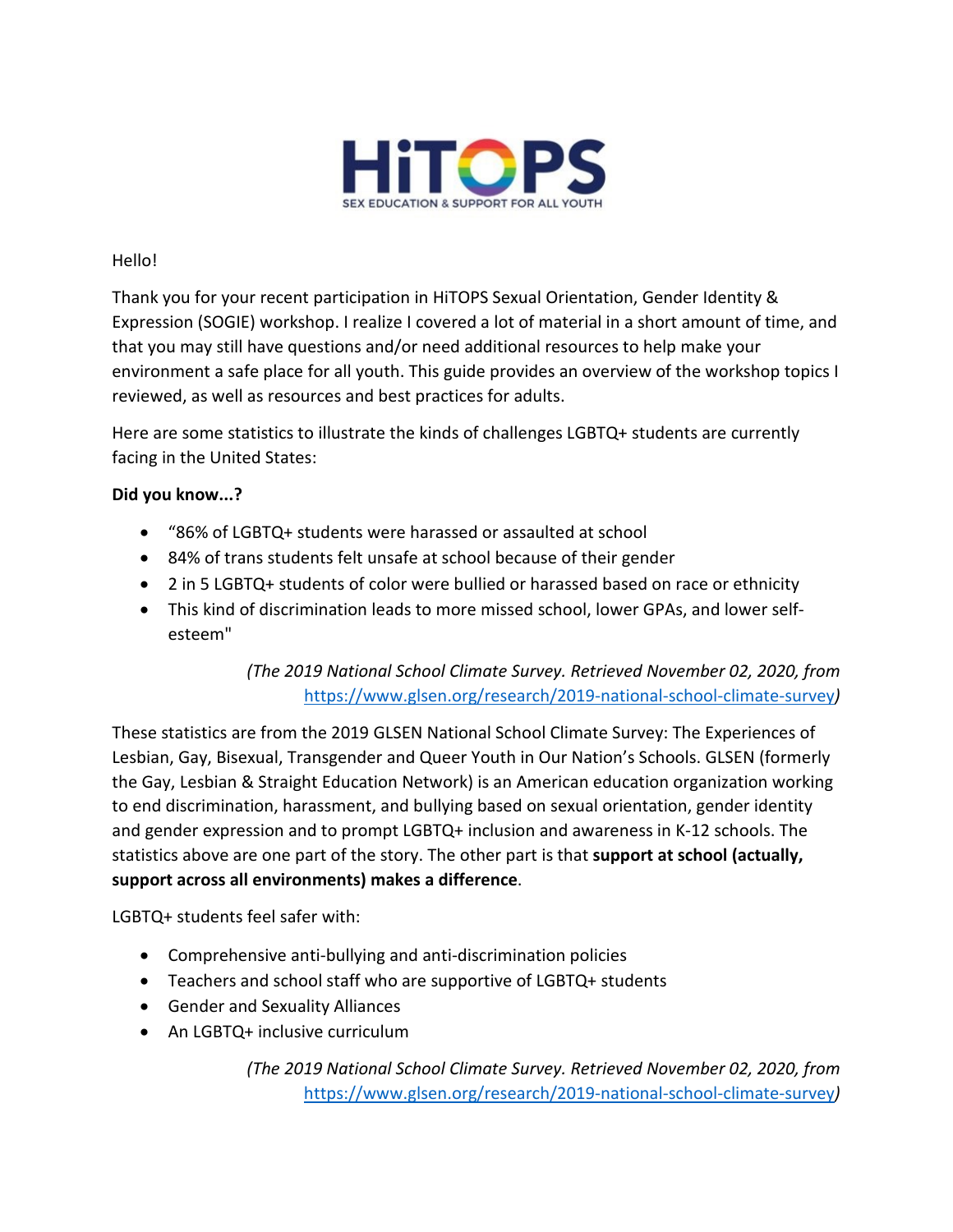The main theme of our workshop is how to become more affirming to people of all identities. Affirming means accepting and acknowledging a person's truth. One of the critical first steps towards becoming affirming is self-awareness and knowledge of identities. During our workshop, we focused on the SOGIE identities. Below is a brief review of the SOGIE identities and their relevant terminology.

**Sexual orientation:** A person's sexual, emotional, physical, and psychological attraction to other people. Sexual orientation does NOT revolve solely around sexual relationships. Examples include same gender attraction (e.g., lesbian, gay), opposite-gender attraction (e.g., straight), and attraction to other genders (e.g., pansexual, bisexual).

**Gender identity:** Gender identity is made up of two components: assigned sex at birth and inside identity.

- **1- Assigned Sex at Birth:** A person may be assigned female at birth (AFAB), assigned male at birth (AMAB) or assigned intersex at birth. A person who has an intersex condition has anatomy or genetics at birth do not correspond to the typical expectations for either sex.
- **2- Inside Identity:** A person's deep seated, felt sense of gender, or how a person feels on the inside, regardless of what their body looks like. People may identify in the binary (e.g., transman, transwoman, cisman, ciswoman) or in the non-binary (e.g., genderqueer, gender fluid, agender).

**Gender expression:** The ways in which people communicate their gender to others. This may include, for example, clothing choice, hairstyle, vocal pitch, and walking gait.

# *WHAT CAN I DO?*

The good news is that there are small changes you can make that make a BIG impact. Here are some ideas:

**Normalize sharing pronouns:** Include your pronouns in your email signature, your business card, name tags, in online meetings, etc. You can even change your name in Zoom calls to show your pronouns. Normalizing pronouns is an important example of modeling inclusivity! Feel free to attach the link below to your email signature  $\circled{e}$ 

# *[Why I Include Pronouns](https://medium.com/gender-inclusivit/why-i-put-pronouns-on-my-email-signature-and-linkedin-profile-and-you-should-too-d3dc942c8743)*

**Learn others' pronouns:** Begin by disclosing your pronouns first in each class, workshop, meeting, or even in casual conversations. When you disclose your pronouns consistently, you are opening up the space for people to share their own: "Hi, I'm x and I use x/x pronouns." If you are not sure of someone's pronouns, it is best to use "they" until the person indicates otherwise. Many classes, workshops and meetings will begin with introductions – try asking people to state their names and which pronouns they use. If a person introduces themself using different pronouns than you are used to, trust that those are the pronouns they wish to use in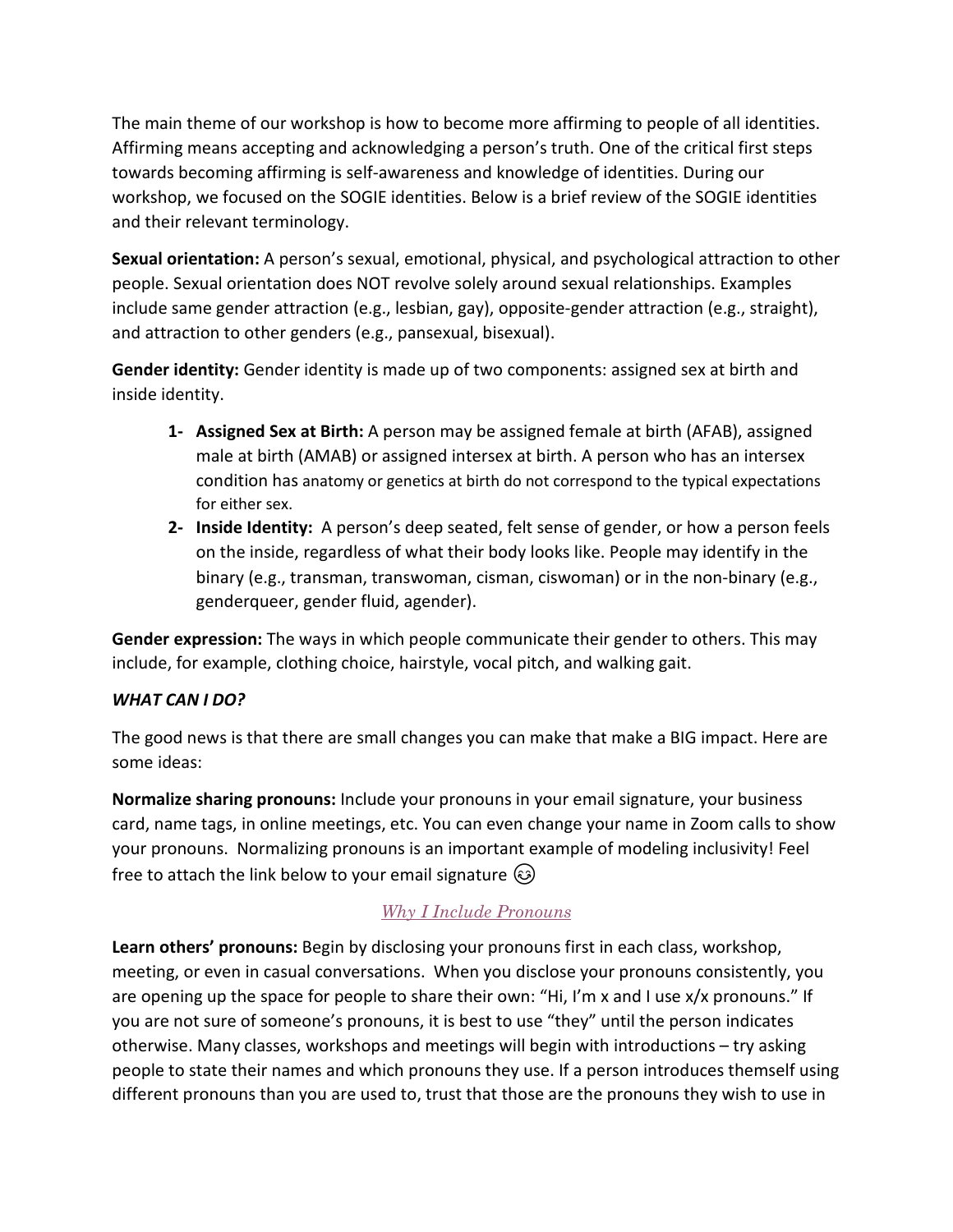the context of the group. You may want to follow up with a discreet conversation that clarifies things for you – we don't want to accidentally "out" anyone. Mistakes happen; correct yourself, apologize, and move on: "Thank you for correcting me. I apologize and will make every effort to use your correct pronouns from now on."

**Honor personal histories:** It is not recommended to use or inquire about a transgender person's previous name, often called a "dead" name, even when you've known them an extended time and are telling a story about them pre-transition. Many transgender people have strong, negative associations with their previous names and have worked hard to put those names behind them. If you accidentally use the wrong name, as with pronouns, apologize, correct yourself, and move forward.

**Try to use gender neutral language whenever possible:** Pay attention to when and how gendered language is used - "boys and girls" or "ladies and gentlemen" can easily change to "children," "class," or "friends." When talking to or about parents or guardians, "mom" and "dad" can become "parents", "grownups", or "trusted adults". Many stories, role plays, and examples use unnecessarily gendered language and can be easily altered with "they" or genderneutral names. In order to understand the use of gendered language around you, spend a few days listening and observing the gendered language people are using; from there, you can determine how you will introduce new gender-neutral terms into your world.

**Cultivate a safe space:** Show off your knowledge and support of all people (particularly in school settings) by hanging pride flags, posters, and safe space stickers (link below). This is an excellent way to communicate to youth in need of an understanding adult that you will support them. In addition to the physical space, make sure you offer affirming resources, including those we have supplied below. Commitment to being a supportive adult involves care and concern for all youth and a willingness for ongoing learning.

### **RESOURCES**

# **Language-related:**

[Gender-neutral pronouns](https://uwm.edu/lgbtrc/support/gender-pronouns/) to practice

[Gender-neutral family terms](https://queerlittlefamily.co.uk/gender-neutral-terms-titles-and-pronouns/) to address families

### **Visuals:**

[The Gender Unicorn](https://transstudent.org/gender/) by Trans Student Educational Resources

[Universe Model](http://www.preventconnect.org/wp-content/uploads/2016/02/Universe-Model-of-Gender-2015.pdf) from Liat Wexler

[The Gender Galaxy](https://www.actioncanadashr.org/beyond-basics-sneak-peek-gender-galaxy) from Action Canada

<https://amaze.org/> Excellent videos for young people on all sex ed topics